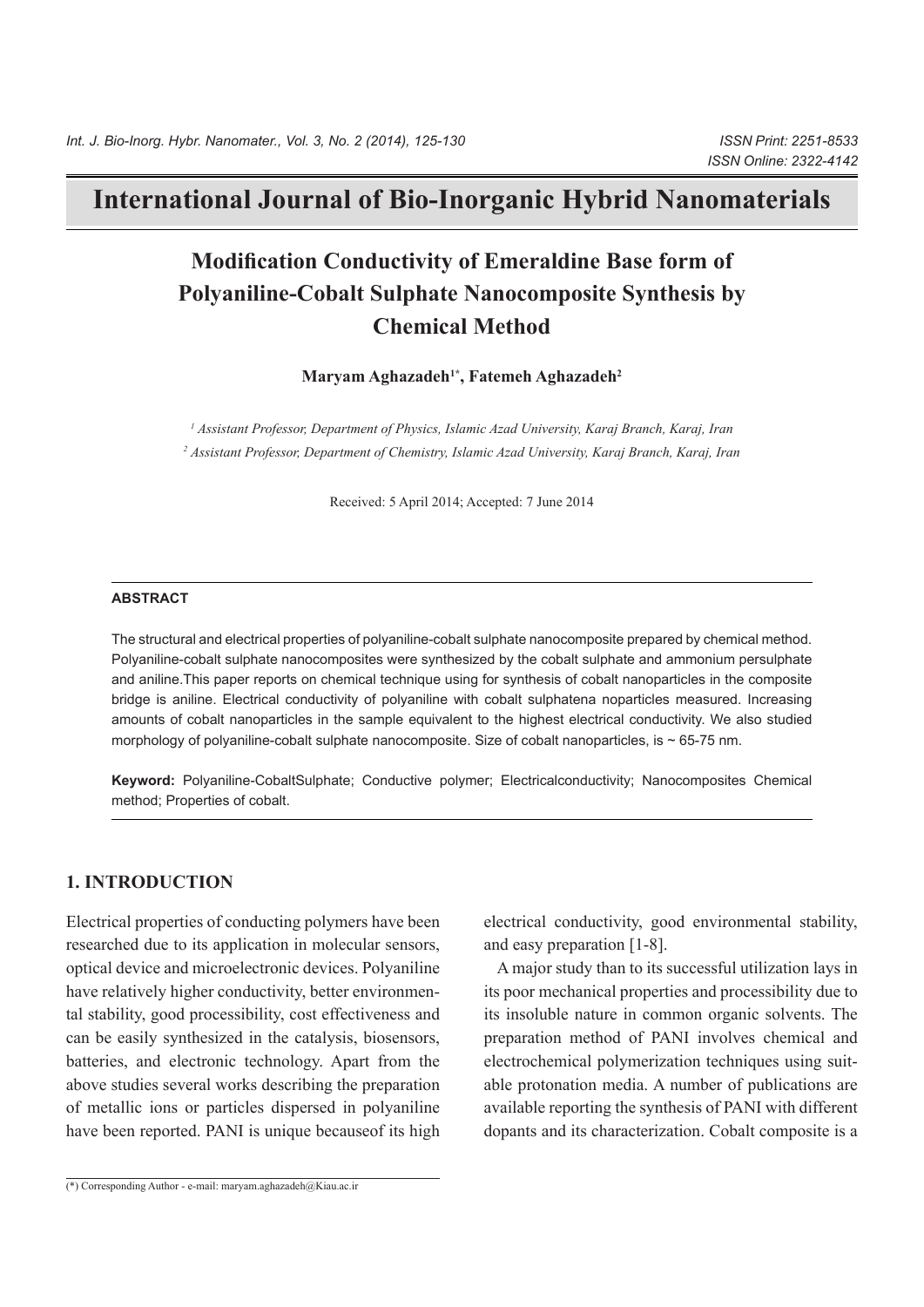mixture of polyaniline and cobalt particles, long chain polymers and cobalt or any other form of metal ions ies on the use of polyaniline as the sensor methanol the best material of chains the polyaniline. Many studvapors, gases like  $NH<sub>3</sub>$ , SO<sub>2</sub>, CO have been done [9]. This paper synthesis of cobalt compounds obtained polyaniline with chemical process and trying to im-<br>prove electrical conductivity is aniline polymer.

#### **EXPERIMENTAL 2.**

For the preparation of polyaniline-cobalt sulphate nanocomposite using chemical method. We synthesis this product used to 1 mol aniline and  $(10^{-1}-10^{-3} \text{ mol})$ cobalt sulphate  $(CoSO_4)$  solution mixture with 0.1 M ammonium peroxodisulphate  $(APS)$   $[(NH_4)_2S_2O_8]$ and 1 molar HCl and stirred to prepare product. It is then centrifuged at  $8000-10000$  rpm for few minutes. After removed all product, the filtrate become green and dried in an oven at  $40^{\circ}$ C for over night.

mission electron microscope (TEM), model ZEISS, The size of the particles were studied by using trans-CEM 902A operating at 100 KV. Fourier transform sured with a Bruker IF5  $66/5$  in the region of 400 to infrared (FTIR) spectra of the samples were meacomposites are investigated in the present article. The trical transport properties of polyaniline-cobalt nano- $4000$  Cm<sup>-1</sup> using KBr pellet. The direct current elecsured within temperature range 77-300K in absence of dc transport properties of the sample have been meaa magnetic field. Electrical conductivity polymers are temperature dependent.

### **3. RESULTS AND DISCUSSION**

#### *Polymerization 3.1.*

The ANI oxidation of in strong acid (HCl) solution

has become preparing conductive polyaniline (PANI) [ $10-12$ ]. The oxidation processes shown in Scheme 1 [13-16]. ANI molecules react with  $H^+$  to form ani linium cations, because the aniline moleculeis weak base ( $pK_a = 4.6$  at 25°C). Two imines nitrogen's have involve  $pKa_1 = 1.05$  and  $pKa_2 = 2.55$ . The principal factor of the oxidant is to withdraw a proton from an tion bond. Pure PANI is a poor semiconductor with aniline molecule, without forming a strong coordinaconductivity of about  $10^{-8}$  S/cm. Its conductivity could increase by a factor of  $10$  S/cm or more depending on the dopant used. The polymerization reaction starts from residual aniline molecules. With the proceeding of oxidation, the released protons increase the acidity. After the reduction by the residual aniline, the desired product, the green form of polyaniline are achieved. The oxidation of aniline with Ammonium persulfate tion of constitutional units is shown but ortho addition in water vields PANI hydrogen sulfate. The para addican also be important  $[16-23]$ .

#### **3.2. Electrical conductivity property**

Now polyaniline has becomethe most extensively studied conducting polymer because of its ease of preparation and processing, its richness in chemistry and physics, and its technological applications. It has been commercialized on a relatively large scale owing to it srelatively good environmental stability. It is in mer. Figure 1 shows a conductivity ladder locating the fact, the first commercially available conducting polyconductivity of polyaniline with that of other conducting polymers and copper metal [22, 23].

Polyaniline is a typical phenylene-based polymer having a chemically flexible -NH group flanked on either side by phenylene rings. The protonation and deprotonation and various other physico-chemical properties of polyaniline can be related to the presence of the -NH- group. Polyaniline can be considered as being derived from apolymer, the base form of which

$$
Ar - NH_2 \xrightarrow{Ar - NH_2} Ar - NH - Ar - NH_2 \xrightarrow{Ar - NH_2} \xrightarrow{Ar - NH_2} Ar
$$
  
 
$$
Ar - NH - Ar - NH - Ar - NH_2 \xrightarrow{Further \text{ oxidative}} \xrightarrow{Polyaniline}
$$

**Scheme 1:** Mechanism of Polymerization and the oxidation of aniline with APS.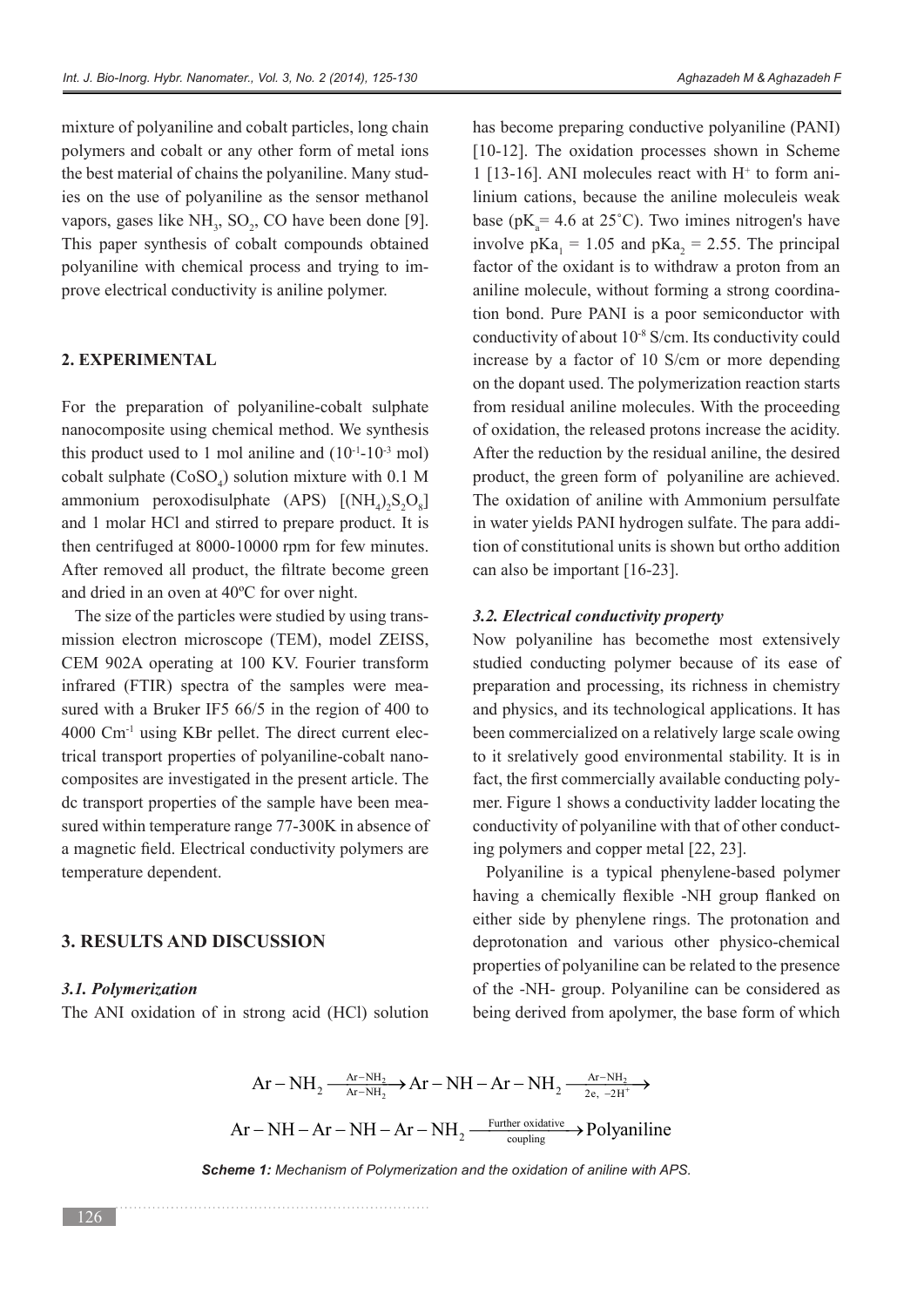

**Figure 1:** The conductivity ladder.

has the generalized composition (Scheme 2):



And which consists of alternating reduced:

And oxidized:



Repeat units  $[23-26]$ . The average oxidation state  $(1-y)$  can be varied continuously from zero, to give the completely reduced polymer:



To 0.5, to give the "half-oxidized" polymer:



To one, to give the completely oxidized polymer:



**Scheme 3: Completely oxidized polymer.** 

The terms "leuco-emeraldine", "emeraldine" and " pernigraniline" refer to the different oxidation states ly, either in the base form e.g., emeraldine base, or in of the polymer where  $(1-v) = 0$ , 0.5, and 1, respectiveride  $[24, 25]$ . In principle, the imine nitrogen atoms the protonated salt form, e.g., emeraldine hydrochlomeric base depending on its oxidation state and on the sponding salts, the degree of protonation of the polycan be protonated in whole or in part to give the correpH of the aqueous acid. Complete protonation of the imine nitrogen atoms in emeraldine base by aqueous panied by an increase in conductivity of  $\sim$ 1010 [27]. calized polysemiquinone radical cation and is accom-HCl, for example, results in the formation of a delo-The partly protonated emeraldine hydrochloride salt can be synthesized easily by either the chemical or the electrochemical oxidative polymerization of aniline [28]. It can be deprotonated by aqueous ammonium conducting, protonated pernigraniline is blue in color, or and conducting, emeraldine base is blue and nonconductor). The protonated emeraldine is green in colhydroxide to give emeraldine base powder (a semipernigraniline base is violet and non-conducting. The leuco-emeraldine is colorless and non-conducting. The emeraldine base form of PANI is the most stable ily oxidized when exposed to air and pernigraniline of the three states because, leuco-emeraldineis easis easily degraded. Doping is the process by which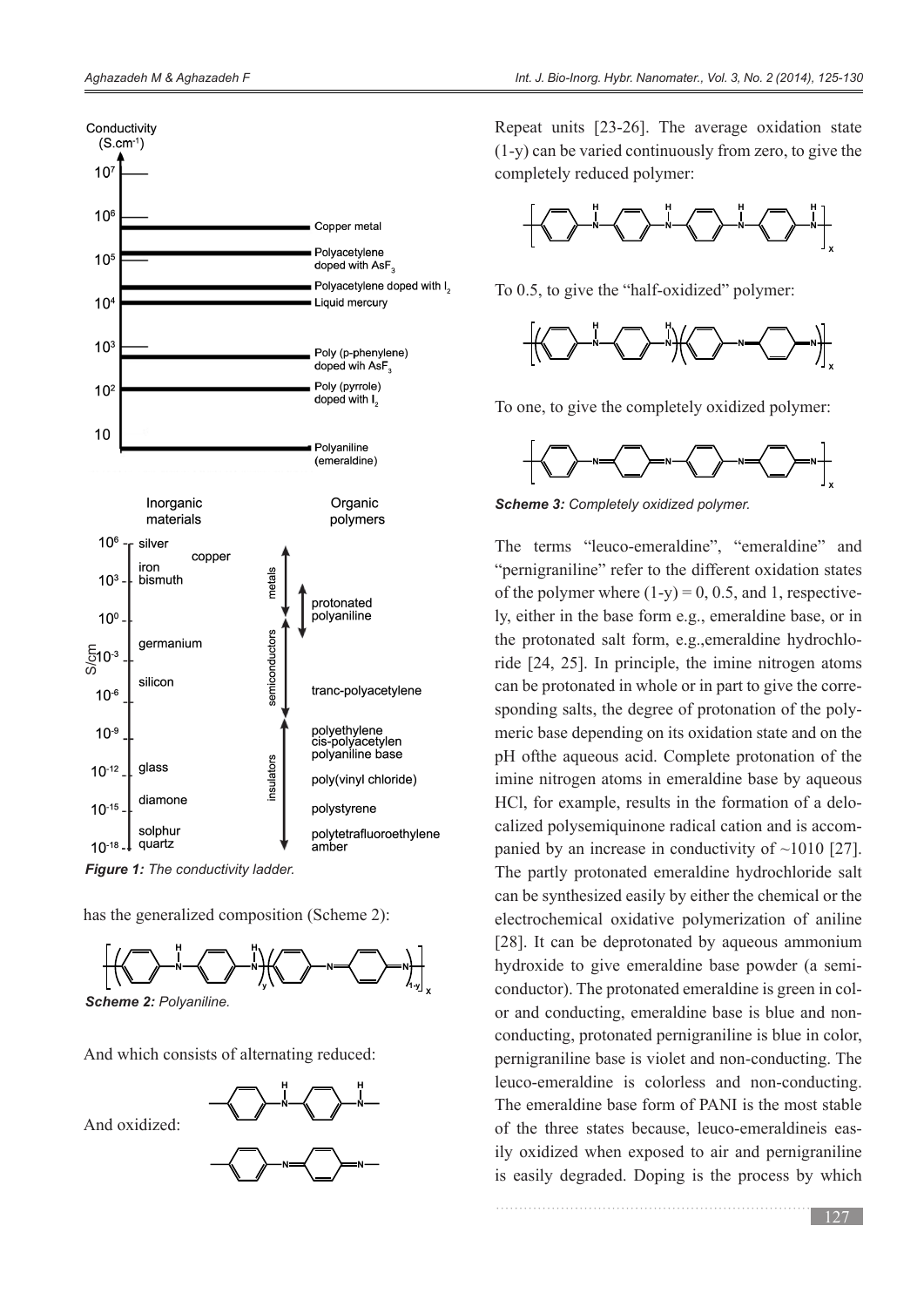

**Scheme 4: Emeraldine hydrochloride PANI.** 

polymers that are insulators or semi-conductors as synthesized are exposed to charge transfer agents (dopants) in the gas or solution phase or through appropriate electrochemical oxidation or reduction. This process will increase the polymer's ability to conduct electricity because of the increased concentration of charge carriers  $[26]$ . Pure PANI, in the undoped state, is a poor semi conductor. However, once it is doped, its conductivity could increase by a factor of 10 S/cm or more depending on thedopant used. Polyaniline holds a special position amongst conducting polymers in that it's most highly conducting doped form can be reached by two completely different process-protonic acid doping and oxidative doping. Protonic acid doping of emeraldine base units with, for example, 1 M aqueous HCl results in complete protonation of the eraldine hydrochloride salt  $[25, 26]$ . The protonation imine nitrogen atoms to give the fully protonated emis accompanied by a 9-10 order of magnitude increase ous HCl. The same doped polymer can be obtained by in conductivity reaching a maximum with  $\sim 1$  M aquechemical oxidation (p doping) of leuco-emeraldine-<br>base [28]. This actually involves the oxidation of the mer as is usually the case in p-type doping. Its reaction  $\sigma/\pi$  system rather than just the  $\pi$  system of the polywith a solution of chlorine in carbon tetrachloride pro-

s ceeds to give emeraldine hydrochloride (Scheme 4).<br>
The chemical technique using for synthesis and sis control of cobalt nanoparticles in the composite bridg<br>
is aniline. This method is much faster and more pu<br>
product The chemical technique using for synthesis and size control of cobalt nanoparticles in the composite bridge is aniline. This method is much faster and more pure product was obtained. Upon oxidation, an electron is removed from the system of the backbone producing a free radical and a positive charge. The radical and cation are coupled to each other via local resonance tion of a charge site and a radical is called a 'polaron'. sesses spin =  $\frac{1}{2}$  and a unit charge [29]. This combinaof the charge and the radical. This cation radical pos-Thus, a polaron is either a positively charged whole site (radical cation) or a negatively charged electron site (radical anion). This creates new localized electronic states in the gap with the lower energy states being occupied by single unpaired electrons. Up on on', which is a dictation or a dianion, which accounts moved creating a new spineless defect called 'bipolarfurther oxidation, the free radical of the polaron is refor spineless conductivity in polyaniline. Theoretical models demonstrate that two radical ions *i.e.* polarons on the same chain react exothermically to produce a bipolaron. A bipolaron has a charge  $= 2e$  and spin  $=$ 0. The polaron and bipolaron structures of polyaniline are shown in Scheme 5.

The main mechanism used is by movement of



**Scheme 5:** Polaron and bipolaron lattice, (a) Emerladine salt in bipolar form. (b) Dissociation of the bipolaron into two polarons. (c) Rearrangement of the charges into a polaron lattice [29, 30].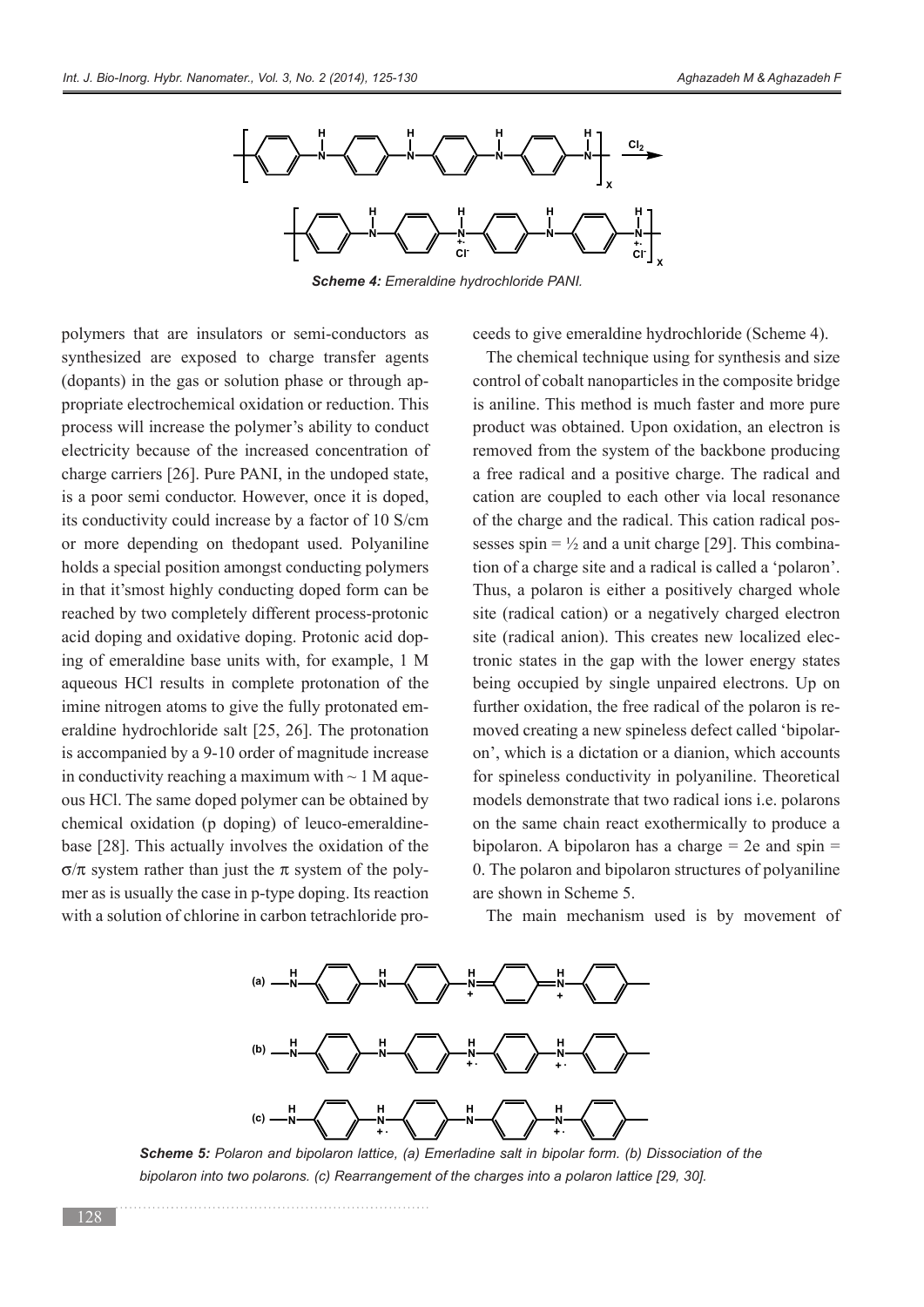| EC(S/cm)             | Sample                 |
|----------------------|------------------------|
| 75                   | PANI-HCl               |
| $1.3\times10^{-1}$   | PANI- Co-1V            |
| $6.2 \times 10^{-2}$ | PANI- Co-111           |
| $2.1 \times 10^{-3}$ | PANI-Co-11             |
| $4.5 \times 10^{-4}$ | PANI-C <sub>0</sub> -1 |

#### **Table 1: Electrical Conductivity.**

charge carriers between localized sites or between polaron and bipolaron states. Electrical conductivity of polyaniline alone in acidic environments, without ter device measured  $[11, 12]$ . The results have been and with cobalt nanoparticles by the conductivity meshowed in Table 1.

Conductivity of polyaniline synthesis in the using hydrochloric acid measured. PANI-Co-1 sample with the lowest minimum conductivity equivalent  $4.5\times$  $10^{-4}$  S/cmfor fewer amounts of cobalt nanoparticles and with increasing amounts of cobalt nanoparticles in the sample PANI-Co-1V equivalent to the highest electrical conductivity:  $1.3 \times 10^{-1}$  S/cmis reached. In posite, in the high acidity same as HCl, we find same comparison with polyaniline-cobalt nitrate nanocom-.result

#### *Characterization 3.3.*

composite are demonstrated in Figure 2. The peak at The FTIR spectra of polyaniline-cobalt sulphate nanomatic rings indicating polymer formation. C-H in plane  $807.67$  cm<sup>-1</sup> is the characteristic of Para distributed aroand out of plane, bending vibrations appear at 1208.50  $cm<sup>-1</sup>$  and 891.50  $cm<sup>-1</sup>$ , respectively. Aromatic C-N



**Figure 2:** FTIR spectra of polyaniline-cobalt sulphatenano-<br>composite.



**Figure 3:** TEM of polyaniline-cobalt sulphate nanocompos-<br>ite.

matic amine group at  $1341.44$  cm<sup>-1</sup>. The bands in the stretching indicates appearance of the secondary arovicinity of  $1433.90$  and  $1617.86$  cm<sup>-1</sup> corresponding to the benzoid ring and quinoid ring modes respectively are of particular interest. The presence of these bands clearly gives composition of insulating and conducting phase of the polymer. Band at  $3382.27$  cm<sup>-1</sup> is assigned to N-H stretching vibrations. Presence of these charac